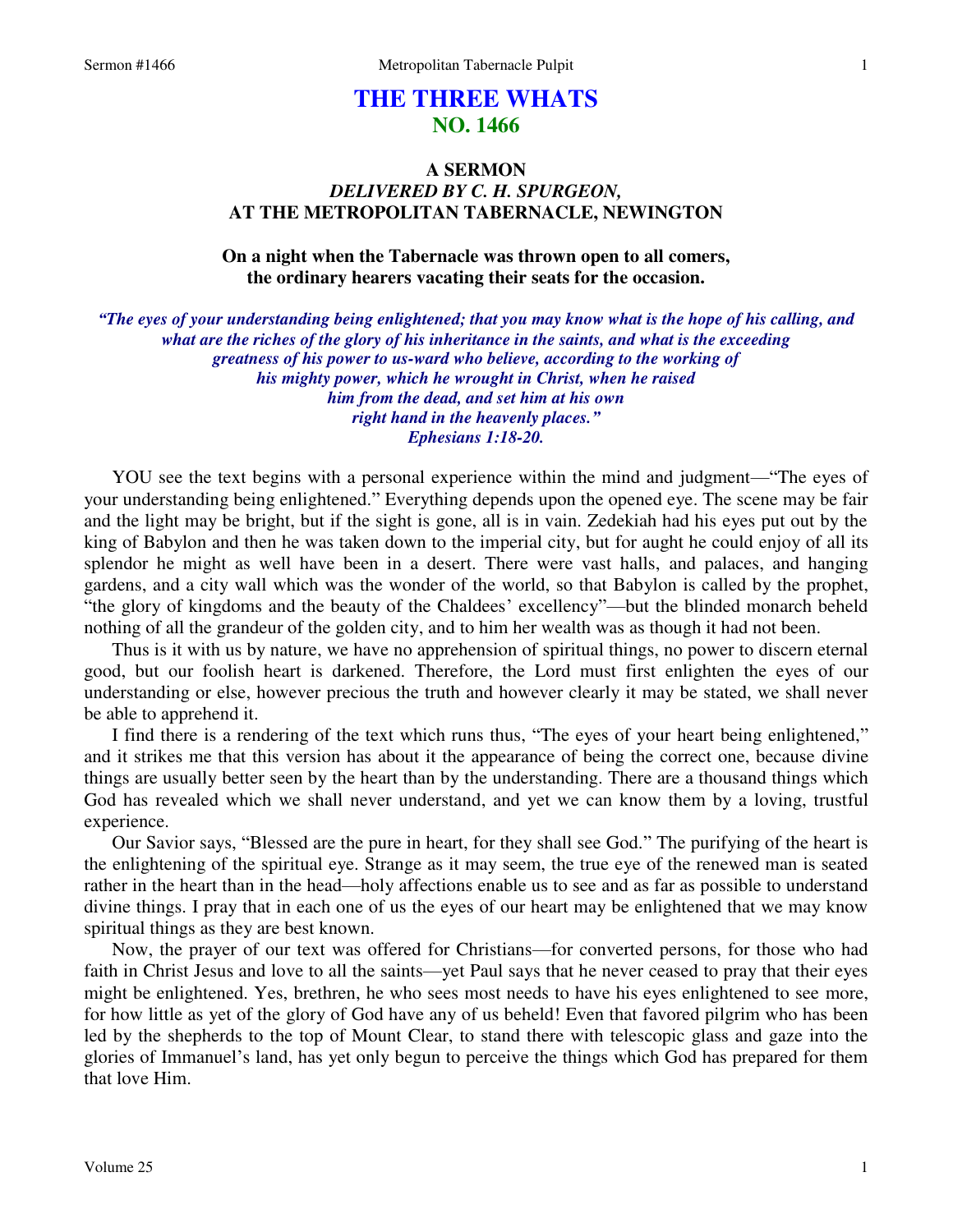I pray God that if we do already see, we may see more, until our eyes shall be so strengthened that the light of the New Jerusalem shall not be too strong for us, but amid the splendor of God which outshines the sun, we shall find ourselves at home.

 But if believers need to have their eyes enlightened, how much more must those who are unconverted? They are altogether blinded and consequently their need of enlightenment is far greater. They were born blind and the god of this world takes care to further darken their minds. Around them there broods a sevenfold midnight, the gloom of spiritual death. "They meet with darkness in the daytime, and grope in the noonday as in the night."

 O blind eye, may Jesus touch you! May the Spirit bring His sacred eye salve to make you see and tonight, though it is not ours to give you eyes, we will tell you what is to be seen, hoping that peradventure while we give the description, God may give you eyes with which to verify our report. Perhaps even the reporting of these things may set you longing for them and when you have but a longing, God will hear you. If that longing is turned into a prayer and that prayer is kindled by a spark of faith, that longing shall be the beginning of light to your soul and you shall see the salvation of God.

 Tonight, then, there are two things we shall ask about—*what things are to be seen and known according to the text*? And secondly, *why it is our anxious desire that every person here should see and know these things*?

**I.** First, then, WHAT IS TO BE SEEN AND KNOWN ACCORDING TO THE TEXT?

 When you heard me read it, you must have noticed that it contains three "whats." "The eyes of your understanding being enlightened that you may know *what* is the hope of his calling, and *what* the riches of the glory of his inheritance in the saints, and *what* the exceeding greatness of his power to us-ward who believe." Upon these three "whats" I shall try to speak tonight and may the Holy Ghost speak through me to all your souls.

 Our first point is, *"What is the hope of His calling?"* A great many persons never think about religion, because they cannot believe that there is much in it. If they had half an idea of what is to be gained by it even now, and of the unspeakable blessedness which will come of it throughout eternity, surely their own desire to benefit themselves would incline them diligently to consider it, even if they went no further. So promising a matter is at least worth looking into, for it would be a great pity to miss present and eternal happiness if it can be had.

 But no, they suppose it to be a very small and trifling thing, fit only for the thoughts of priests and women and such weak folk, and so they neglect it, despise it, and look after other business. Tonight, while I try to tell what is the hope of the Christian man's calling, I boldly claim your best consideration. If the preacher may not request it on his own account, he may assuredly ask it on the ground that his theme deserves it.

 Perhaps while we are speaking of the worth of this hope and you are lending an attentive ear, the Lord may lead you to seek His face. Is it not written, "Incline your ear and come unto me, hear and your soul shall live"? Many a man has been tempted to start upon a voyage by hearing much of the land to which he sails. Praise his goods and you will find the merchant buyers. Such is our desire at this time we would so speak of the hope of our calling as to allure those who are eager after sweets to taste and see that the Lord is good.

 The idea of the text seems to me to be illustrated well by the patriarch Abraham. Abraham was living in his father's house in Ur of the Chaldees when a call came to him. That call came from God. He was to separate himself entirely and to get away to a land which he had never seen. What was the hope of that calling? It was the hope that God would give him a seed and give to that seed a land to dwell in. Thus spoke the Lord unto him—"I will make of you a great nation and I will bless you, and make your name great; and you shall be a blessing: and I will bless them that bless you, and curse him that curses you: and in you shall all families of the earth be blessed."

 The great nation which should spring from him would possess the land in which he was to wander as a pilgrim and a stranger, according to the word of the Lord—"For all the land which you see, to you will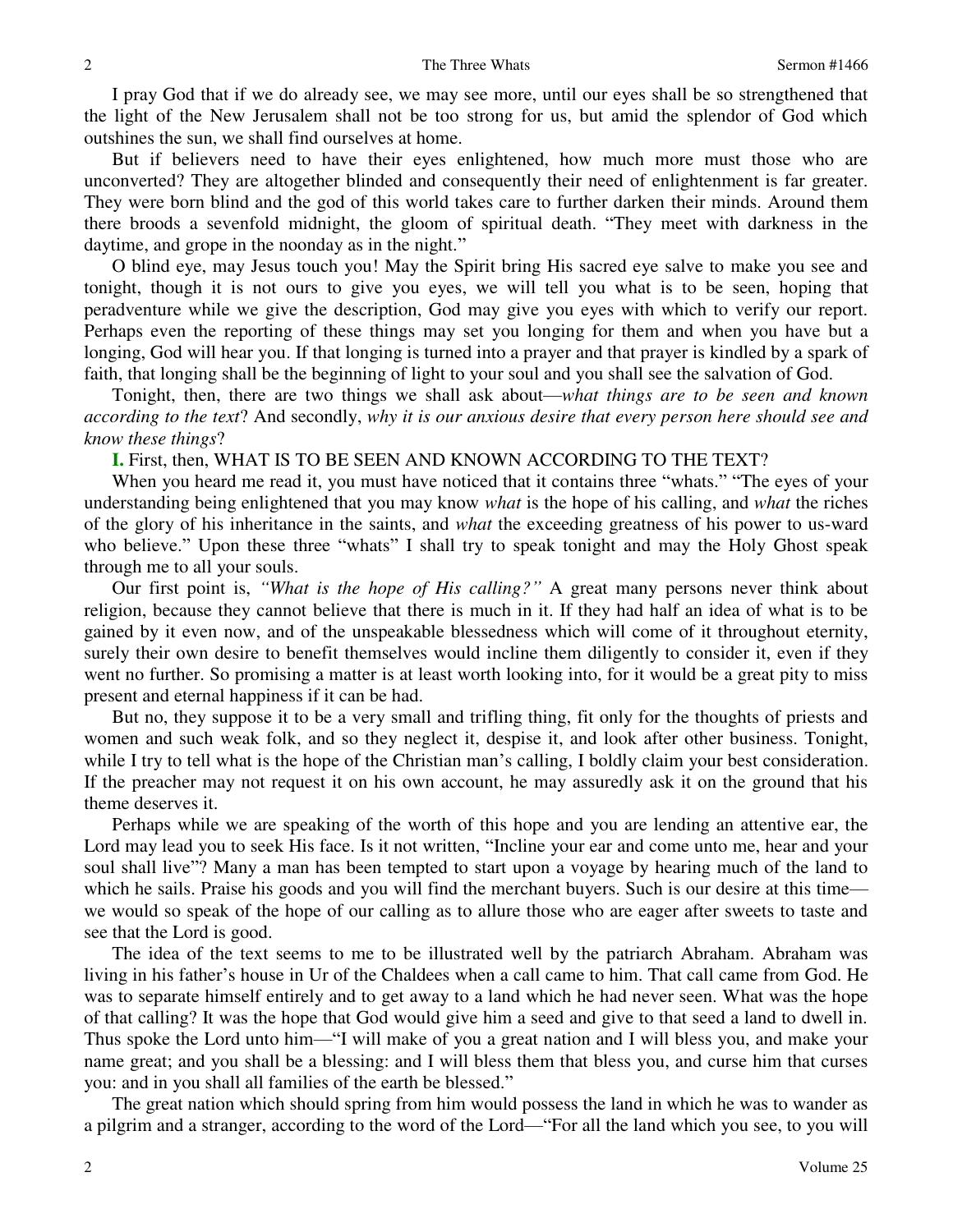I give it, and to your seed forever." For the sake of that hope, Abraham forsook everything and dwelt in tents, a pilgrim and a sojourner with God, living entirely by faith, but living grandly and sublimely, and thus becoming the father of all believers throughout all ages, greater than a prince among the sons of men.

 Now, there comes to every man who is a true Christian, a call from God. We speak of it by the name of, "effectual calling." The Spirit of God personally applies the truth of Scripture to the heart and makes the chosen man to feel that it belongs to him. The believer perceives that he is separated from others by the sovereign grace of God and that therefore he must come out from the world, and no longer live according to the sight of the eyes and the hearing of the ears, but by faith upon God as seeing Him who is invisible. This makes the believer very different from the rest of mankind. Those who walk by sight do not understand him. They generally misrepresent him and frequently they hate him, but he is content to be unknown, for he remembers it is written, "You are dead and your life is hid with Christ in God." "Therefore the world knows us not because it knew Him not."

 But what is the prospect which leads the believer to this life? What is the hope of his calling? Brethren, let me describe the hope of those of us who have come out to walk by faith in Christ Jesus. We have already obtained abundantly enough to reward us for obedience to the call, and even if nothing were shut up in the closed hand of Hope, her open hand has greatly enriched us. Christian man, you have in possession already the forgiveness of your sin, acceptance in Christ, adoption into the divine family, and the nature, rank, and rights of a child of God. You already possess that which makes you amongst the happiest of mankind and often do you feel that if it should turn out that there is no hereafter and if you should die like a dog, yet still your faith in God has given you such consolation and such strength, such peace and such joy that you would bless God that ever you had it. Our hope has not injured us either as to character or to happiness and even if it turned out to be false, we are at least as well off as the unbeliever. Still, our main possession lies in hope. We carry a bag of spending money in our hands, but the bulk of our wealth is deposited in the Bank of Hope. What, then, is the Christian's hope?

 Well, first, he hopes and believes that he shall be under divine protection forever and ever, that he shall be the object of divine love time out of mind, and when time shall be no more. He hopes that all things shall work together for his good in the future as he perceives they have done in the past and as he is persuaded they are doing now. He expects a stormy voyage, but because Christ is at the helm, he hopes to come to the fair haven at last. He expects to be tempted, but he hopes to be upheld. He expects to be slandered, but he hopes to be cleared. He expects to be tried, but he hopes to triumph. Sustained by this hope, he dreads no labors and fears no difficulties.

> *"He holds no parley with unmanly fears, Where duty bids he confidently steers, Faces a thousand dangers at her call, And hoping in his God, surmounts them all."*

 His hope is that all through life, whether that be long or short (and he has not much care about the number of his years), underneath him will be the everlasting arms. He hopes that the Lord will be his shepherd and he shall not want. He hopes that goodness and mercy will follow him all the days of his life. Hence he is not afraid to die, for then he expects to come into actual possession of his best possessions. He looks for his best things last. He believes that when it is time for him to depart, Jesus will come and meet him—and the thought of that meeting puts aside all idea of the grim terrors of the grave. His hope leaps over the grave and lands him in a glorious resurrection. Does not the hope of our calling open grandly?

We hope also and have good ground for it, that after death at the day of judgment we shall have, as we believe we have now, a perfect justification. A dread assize will be held. Upon a great white throne reflecting all things and brilliant with its purity, Jesus the Judge of all will sit, and He shall separate the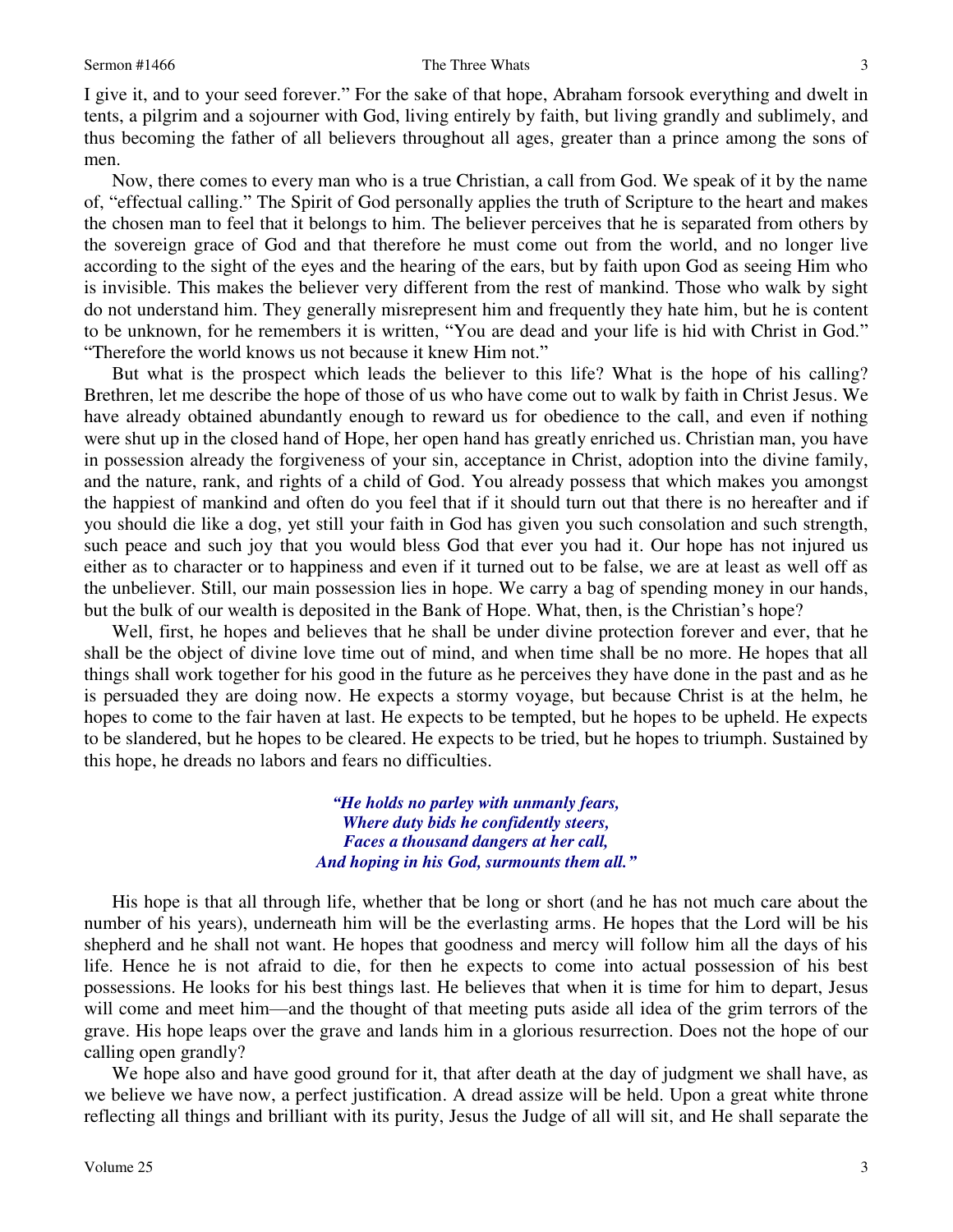mass of mankind into two portions as a shepherd divides the sheep from the goats. We know that in that day He will discern those who believed in Him and trusted Him and obeyed Him and sought to be like Him, and we hope that we shall be of that blessed number. For us there shall be no sentence of condemnation, for it is written, "There is therefore now no condemnation to them which are in Christ Jesus."

We hope for a sentence of acquittal and we therefore challenge the judgment which others dread. Clothed with a righteousness divine, we await with expectation the day which shall make the impenitent wish that they had never been born. Hope takes into her consideration the most dreaded of all events and weaves it into her song. The end of all things is not the end of hope. Is not this brave hoping? The hope of a man who sings on forever—living in the circle of divine love, dying beneath the protection of divine power, and abiding in the judgment justified by divine justice—accepted in the Beloved and beloved of the Father.

 What else hope we for? We hope for absolute perfection. The God who has changed our hearts will continue the good work of sanctification till He has taken every sin out of us, every desire for sin, every possibility of sin. We expect Him to renew our minds and prevent our making so many mistakes in judgment. We expect Him to renew our hearts that they may be wholly set on divine and heavenly things. We expect Him to renew our entire spirit till, when the prince of this world comes, he shall find nothing in us—no tinder for his sparks, no corruption in which to sow his evil seed. We hope to be perfect, even as God is perfect. As Adam, when he came from his Maker's hand, so shall we be and something more, for we shall possess a life in Christ which our unfallen progenitor knew not in Paradise.

 We hope also that this body of ours will be perfected. It will lie in the grave and disintegrate into dust, unless our Lord Jesus should come before our death hour. Of this we make small account—having no very intense desire to avoid the grave wherein our glorious Redeemer lay. We have nothing to lose, but much to gain by dying, for therein we put off our mortality that at the resurrection we may put on immortality.

> *"Corruption, earth, and worms Shall but refine this flesh, Till when the Lord our Savior comes We put it on afresh."*

 We expect that then our body shall be raised—changed, but still the same as to identity. For us is the promise of the Scripture—"I will ransom them from the power of the grave; I will redeem them from death." When our body awakes, though sown in corruption it shall be raised in incorruption, though sown in weakness it shall be raised in power, though sown a body only fit for the soul, it shall be raised a body meet for our highest nature, even for our spirit. As we have borne the image of the earthy we shall also bear the image of the heavenly. Our body shall be fashioned like unto the body of Jesus Christ Himself.

 We are looking forward to a time when we shall have done with aches and pains, with weariness and decay, with old age and its infirmities, and with all liability to death. We expect perpetual youth to be our portion and that joy shall thrill through every nerve and sinew of our frame, which now, alas, so often becomes the theater of agony. Yes, this is our hope—perfection of spirit, soul, and body—for Christ has redeemed the whole and He will have the whole to be His inheritance, and in the whole of our manhood His glorious image shall be reflected forever.

What else is the hope of our calling? Why, that being thus cleared in judgment and made absolutely perfect, we shall forever—for eternal duration is the glory of our heritage—we shall forever enjoy infinite happiness. We do not know what form the joys of eternity will take, but they will take such form as shall make us the most happy. We shall have heaven's best, yes God's best, and what that is, who among us can guess, though he uses all his knowledge and give the reins to his expectancy? "Eye has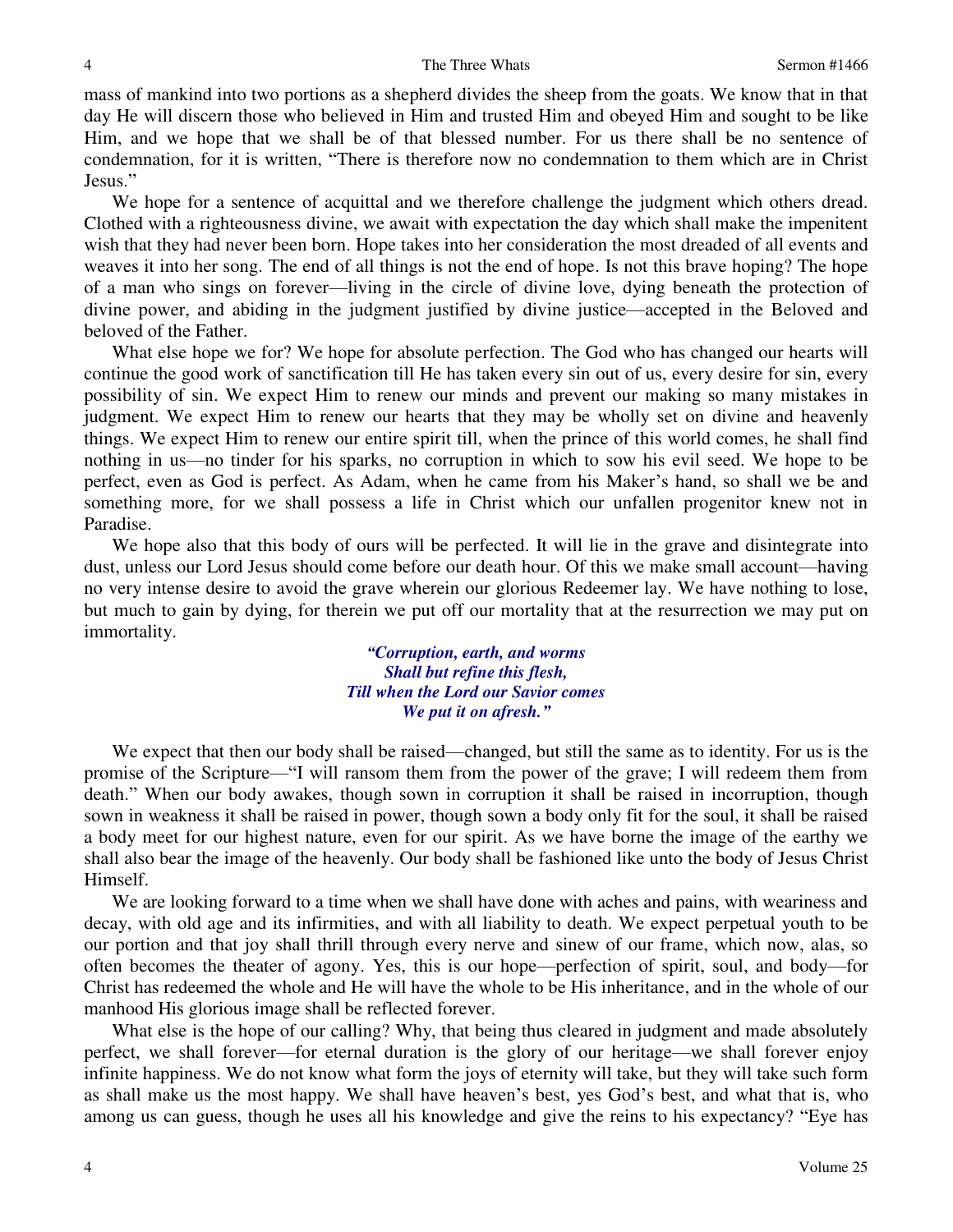not seen, nor ear heard, neither has entered into the heart of man the things which God has prepared for them that love him; but he has revealed them unto us by his Spirit," and, as far as we understand that revelation, we are taught by it that we shall enter into a state of complete rest and perfect peace, a state of holy delight and of serene and blissful activity, a state of perfect praise, a state of satisfaction, a state, probably, of progress, but still of completeness at every inch of the road, a state in which we shall be as happy as we are capable of being, every vessel, little or great, being filled to the brim. We shall be supremely blessed, for at the right hand of God there are pleasures forevermore. This is the hope of our calling.

 Nor even now have we come to an end, for something more yet remains. You say, "Can more be?" Yes, we expect to be forever in a condition of power, and honor, and in relationship to God. We hope to be brought so near to God that all the universe shall distinctly see that we are courtiers of the palace of the great King, yea, princes of the blood royal of the skies. We shall be very near to God, for we shall be with Jesus where He is and sit upon His throne. We shall serve our God and see His face while we serve Him—and His glory will be reflected upon us and from us, and we shall be His dear sons and daughters in Christ Jesus forever and ever.

 There is not an angel in heaven with whom the meanest saint might wish to change estates, for though the angels excel us now, we shall certainly excel them in the world to come—we shall be nearer the eternal throne than any one of them, inasmuch as Christ Jesus is our brother and not the brother of angels. He is God-and-man in one person and there was never God and angel in like union. We shall be next to the Creator—let us speak it with bated breath but leaping heart—we shall be next to the eternal God, one with His only-begotten Son, who is one with Himself. This is the hope of our calling.

Oh, sirs, is not this worth the having? Is not this worth striving for? When you count the cost, what cost is worth the counting? Might not a man for this lay down all that he has, yea, and his life also to keep this pearl of exceeding price? And what if you should miss it? What if you should miss it? What if it could be proven, as it never will be, that there are no pains of hell and no eternal wrath, yet is not this enough—to have lost this immortality of glory, this immortality of honor, and of likeness to God? This pain of loss—may none of us ever incur it—for it is hell to lose heaven.

 It is infinite misery to miss infinite felicity. To be within an inch of an immortality of bliss and honor and yet to let it slip by—will not this be an endless torment to the soul? To clutch the pleasures of an hour, all earth-stained as they are, shall we renounce the ecstasies of eternity? To snatch at bubbles which break ere we can grasp them, shall we let unfading glories go? For the mere sake of dwelling at ease by escaping thought shall we let boundless blessings run by us, counting ourselves unworthy of them and so losing them? I do pray that you may know "what is the hope of his calling" and that when you know it, you may cry, "I will have it. If it is to be had, by God's grace, I will have it now." So may it be, for Christ's sake.

 And now I turn to the second "what" of the text and that is more marvelous still. I am sure I cannot preach the text out—it is too great for me, but here it is—"That you may know *what are the riches of the glory of his inheritance in the saints.*"

Mark well that God's people are by grace made to be His saints, His select, His holy ones, and then they are viewed as His inheritance. The whole world is God's. The cattle on a thousand hills and all lands and seas are His and yonder starry worlds which in profusion are sown in space are all His, but He deigns to call sanctified men and women His inheritance in a special sense. They are His peculiar treasure, His crown jewels, dear and precious to Him. "The LORD's portion is his people; Jacob is the lot of his inheritance."

 I want you to think of this grand truth, because practical results flow from it. If you and I are believers in Jesus, we are God's inheritance, and the Lord has what the apostle calls, "the riches of the glory of his inheritance in the saints." But how can God make riches out of poor men and women? They are believers in Jesus, but what is there in them that He counts to be riches—riches of glory, too?

5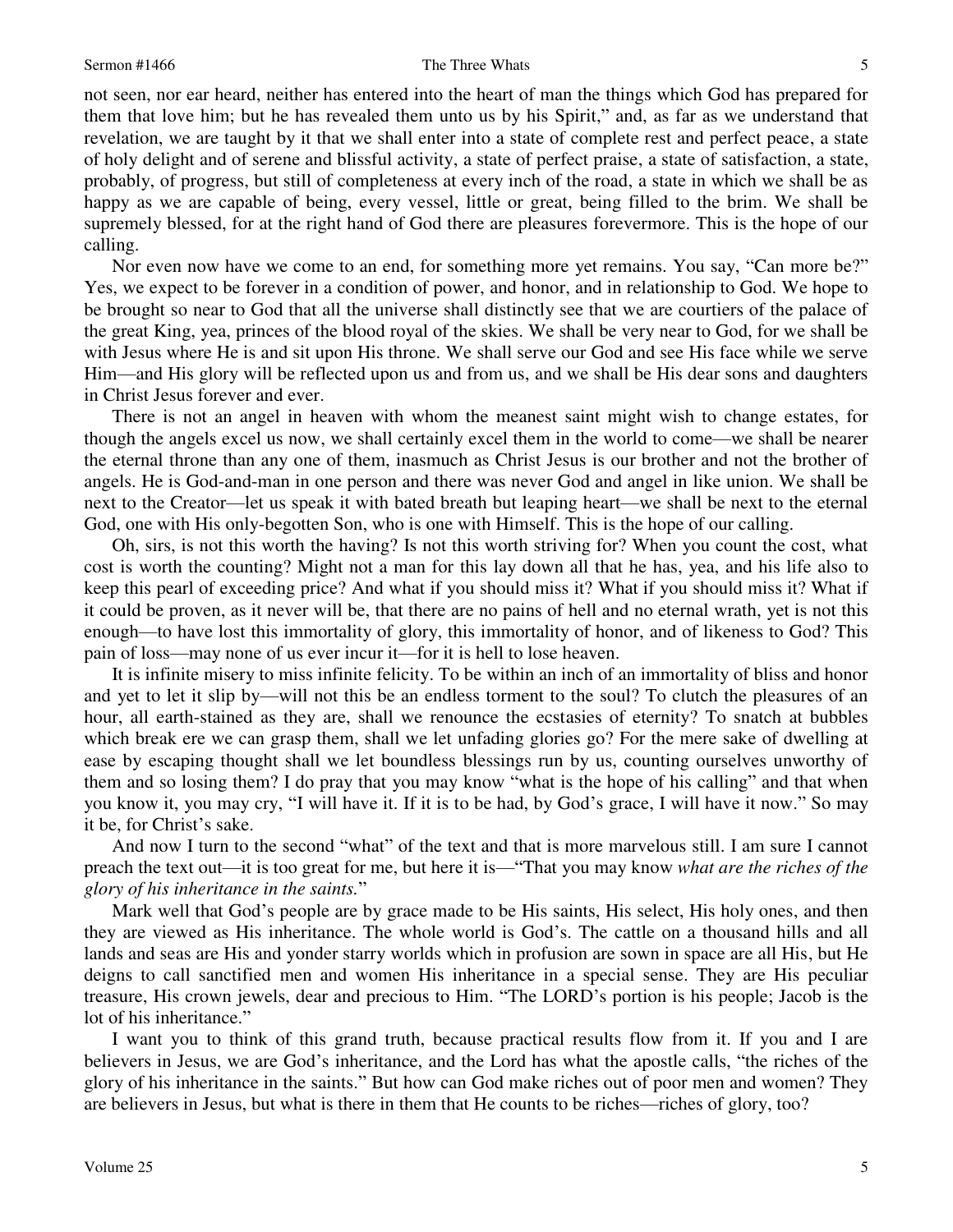We answer, first, He has spent riches of love upon them, for He loves them, poor as they are and sick and sorry as they often are. He loved them from before the foundation of the world—and you know how precious a thing becomes when you love it. It is a beloved keepsake and you would not part with it for a mint of gold. It may have little intrinsic value, but if you have long set your heart upon it, how dear it becomes to you. God has loved His people so long and so intensely, with such an unbounded love, that there is a wealth in them to His heart. Oh, that we knew something of "the riches of the glory of his inheritance in the saints" as measured by the gauge of love.

 Moreover, the Lord has spent a wealth of wisdom on His saints. A material may be almost valueless at first, but when a wise man has exercised his thought and skill upon it, the value may be enhanced a thousand-fold. But God has thought of His saints forever. Eternal wisdom found her delights with the sons of men and occupied herself on their behalf before the foundation of the world. "How precious also are your thoughts unto me, O God, how great is the sum of them!" God's wisdom has exhibited itself at its full in the plan of redemption. I scarcely hear of His deliberating for any purpose except for the salvation of His people, but in that matter we continually read of, "the counsel of his will," to show us that, speaking after the manner of man, the Lord has reasoned within Himself how best to save His own people. His thoughts of wisdom and prudence have been exercised upon His saints and hence it is that there is a riches of glory about them.

 What is more, when the riches of His love and of His wisdom had been expended, it came to pass that it was necessary that He should spend a life of suffering upon them. Look to the glorious landscapes of rock and hill and dale and mountain—turn your eye from grassy slope to snowy summit sparkling in the sun—and while you admire all things, remember that God has costlier works than these. None of these cost the Lord an incarnation and a death.

 Look, if you will, to all the majestic halls of heaven where the lamps of glory are lit with supernal splendor, but neither angel, nor cherubim, nor seraphim cost their Lord a bloody sweat. Then look at His people—view "His inheritance in the saints"—for it is there that the Son of God, taking upon Himself human nature, sighed and groaned and sweat great drops of blood and felt the agonies of death. As the Lord looks over all that He has made, He sees nothing that has cost Him suffering and death till He comes to His people. Jesus knows what the saints cost Him. He estimates them at a rate usual among men, for men say, "The price is what it will fetch," and Jesus knows what His people fetched when He redeemed them by giving Himself for them. Measured by that standard, God has indeed riches of glory in His inheritance in the saints.

 And then there comes great glory to God from the workmanship which He puts into His people. When He made the world it was with a voice. "He spoke and it was done." When He made the things that are, He had but to will and they stood forth, but in the making of a Christian it needs the labor of the Godhead—Father, Son, and Holy Spirit must all work to create a new creature in Christ Jesus. The Father must beget, the Son must redeem, the Spirit must regenerate—and when this is done, the Godhead's omnipotence must be put forth to keep a Christian alive and to perfect him and present him "faultless before the presence of God with exceeding joy."

 An artisan can put into a small piece of iron, of no worth at all, so much labor that it shall be valued at scores of pounds—and the Triune God can expend so much workmanship upon our poor nature that a man shall be more precious than the gold of Ophir. Valued thus, the Lord may well speak of "the riches of the glory of his inheritance in the saints."

 Now, as I want if I can to lead you into a sense of this glory for a minute, I should like you to accompany me while I speak somewhat carefully, but yet enthusiastically, about what the Christian becomes when God has perfected His work upon him.

 Notice, then, that when at the last the believer shall have been perfected by the work of the Spirit, as he will be, man will be an extraordinary creature. Look you. God has made matter and upon matter has impressed His will and from the tiniest drop to the mightiest orb, matter never disobeys the law which God imposes upon it. This is a great triumph. Call it "the law of gravitation" or whatever you will, it is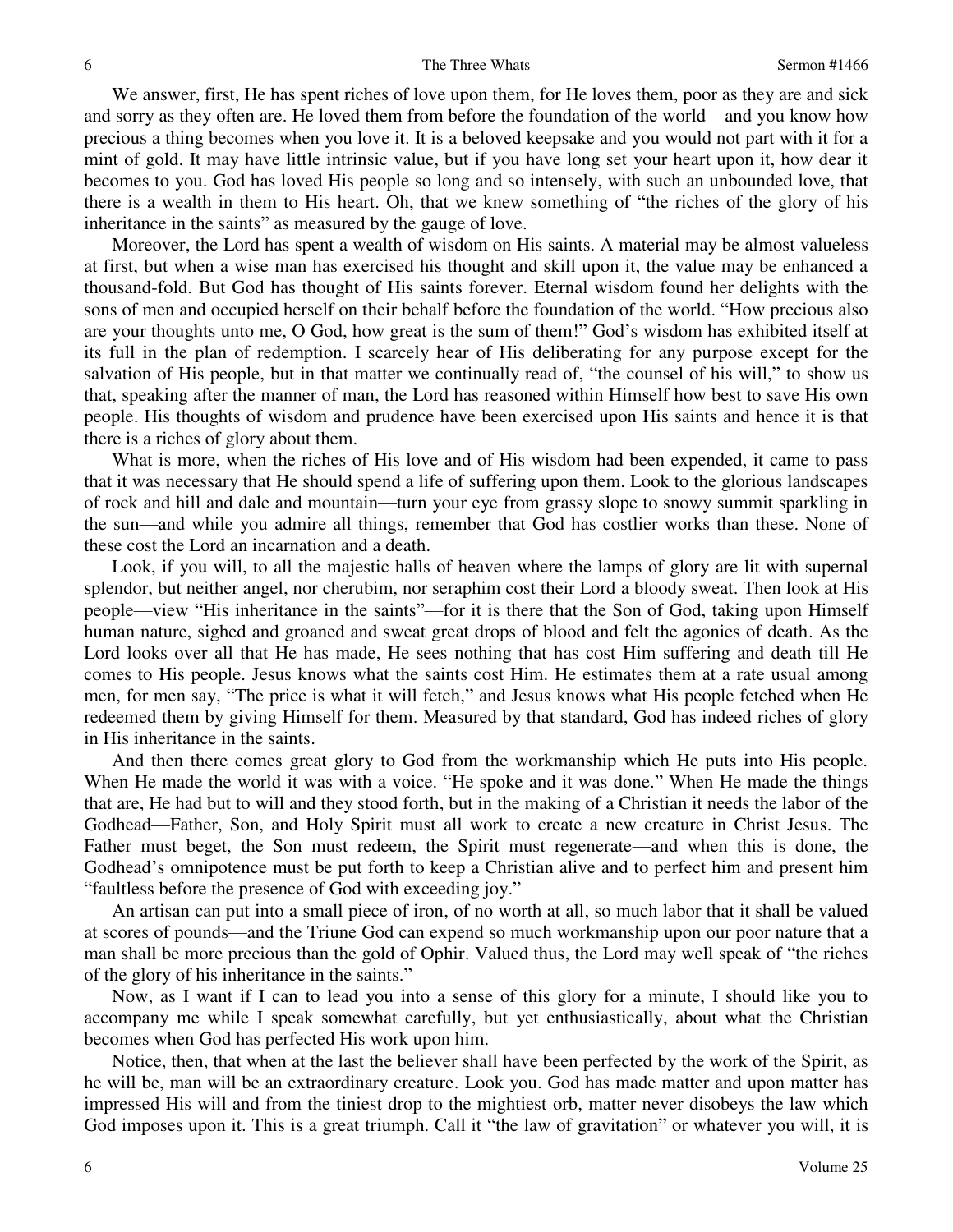### Sermon #1466 The Three Whats

quite certain that all inanimate nature is put under law by the Most High and that it never rebels. Huge as this great universe is, God has as complete power over it, as you have over the ball which you toss in your hand. This is glorious, but still it is small glory compared with that which God obtains from His people when they arrive at heaven, for they will not be merely dead, inert matter governed by laws, but they will be full of life and moral freedom, and yet they will be as completely subject to the divine mind as are the atoms of matter. This will be an achievement indeed—to have produced free agents which will be under no control of force, but perfectly at liberty and yet will be forever absolutely obedient to the divine will.

 Listen again. The perfected saints will be creatures of a very peculiar form, for they will not be pure spirit, dissociated from matter. I understand yonder spirits before the throne standing in their obedience, because they have no materialism to hamper them and drag them down. Angels are spirits without material bodies and they obey God, hearkening to His commandments, but a perfected saint is a creature in which the material is linked with the spiritual. Such are we now and I suppose, in a measure, such shall we abide, and yet there will be no sin in us, no violation of the divine command.

 Man is a strange mixture. He is next akin to deity and yet he is brother to the worm. We are partakers of the divine nature and the children of God, and yet as to our bodies we are linked to rocks and stones and grosser things. Man renewed by grace touches the center in Christ Jesus, but being still man he sweeps the circumference of creatureship and includes within himself a summary of the whole creation. He has been called a microcosm or a little world and so indeed he is. Such a creature God is now perfecting. A being in whom dust and deity each own a kindred. Such a being, purified from taint of evil, shall greatly glorify God.

 Think, again, dear friends. There once stood a bright spirit in heaven, leader of the angels, but the place was too high for him, and the son of the morning fell from heaven and dragged others with him. God is making, by His grace, beings who will stand next His throne, but will remain forever reverently loyal. They will be peers in His kingdom, but they will never be proud or ambitious. We, my brethren, though in full possession of our free agency, shall never fall from our eternal glory, but shall be forever faithful. We shall have passed through such an experience of sin, we shall so intensely feel our indebtedness to grace, we shall so fervently love the dear Redeemer, that we shall cast our crowns at His feet and we shall ascribe our joy to Him alone, and so shall never dream of revolting from Him. God is thus making beings whom it will be safe to exalt to honors so near His own—will not this be a triumph of power and goodness? Can you think of it, that you will be one of such favored creatures, if indeed you are a believer?

 These beings will have known evil. Think of that. The unfallen angels have never actually known evil, but in restored man shall be fulfilled the devil's lie made into God's truth—"You shall be as gods, knowing good and evil." They shall hate evil as the burnt child dreads fire and they shall love righteousness because by righteousness they have been saved, and in righteousness they have been created anew. How wonderful will that creature be which has known sin and remains a free agent—and yet will never yield to folly but abide forever in holiness held by bonds of love.

 Oh, when I think of the destiny of a child of God, my eyes sparkle, but my tongue refuses to utter what I think. What a being are you, O man! What are you that God should visit you? He has made you "a little lower than the angels," but in Christ Jesus He has crowned you with glory and honor, and given you dominion over all the works of His hands, yea, in Christ He has raised you up and made you to sit with Him in the heavenly places, far above principalities and powers, and your time to reign and triumph forever is hard at hand. How glorious is God in His people! God in Christ Jesus, seen in the church, who is like unto you?

 Now, the point is that if this be the riches of God's glory in His inheritance in the saints, you may read it in another way and say, "This is the riches of our inheritance too, for what shall we be if God is to have us for an inheritance?" Will you miss it? Will you miss it? Will you miss it? If this is a dream, I could wish to die rather than have the illusion dispelled. But it is fact, as God's Word is true. Will you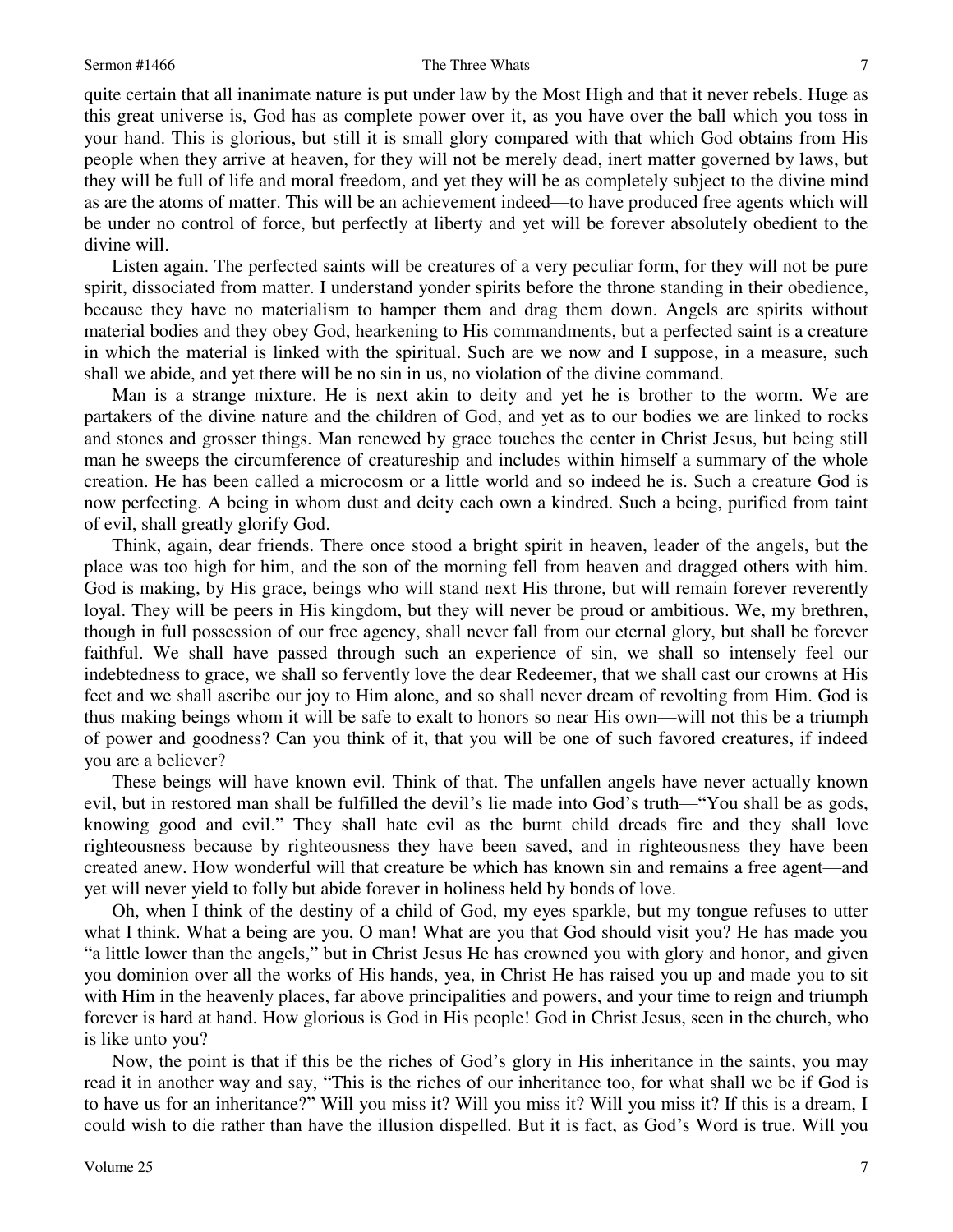miss it, then? Oh, if there were crowns to be scrambled for, most men are ambitious enough to seek for one, though it might be a curse to them. If there is gold or if there is fame, men have but to hear the chink of the metal or the blast of the trumpet, and many stir themselves to win. But here is honor, glory, and immortality in Christ—and it is to be had for the asking, it is to be had by simply believing and trusting in Jesus Christ—will you not have it? Oh, false hand that is not stretched out to receive it! Oh, false heart that does not pray for it! God grant you to know what is the "riches of his inheritance in the saints," that you may seek to be a part in that inheritance and seek it now.

 Now, the third "what"—"*What is the exceeding greatness of his power to us-ward who believe, according to the working of his mighty power, which he wrought in Christ, when he raised him from the dead, and set him at his own right hand in the heavenly places*." I thought I heard somebody saying, "Woe is me! Woe is me! I hear of what man may be, I hear of what God may make of him, but woe is me—it will never come to my lot! I am so weak, so fickle, so irresolute, so frail. Woe is me! I am undone. I have no strength." Now, the third "what" is this—"that you may know what is the exceeding greatness of his power to us-ward, who believe."

 Now, learn this and know it—that in the conversion, preservation, and salvation of any one person, God exhibits as great a power as He manifested when he raised Jesus Christ from the dead and set him at his own right hand in the heavenly places. The salvation of no man in the world is by his own strength. It is by the power of God, "for we are His workmanship." This fact should greatly relieve you who are discouraged—the thing is impossible with you—but it is not impossible or even hard with God. He that has wrought *us* to the selfsame thing is God and He is quite as able to work it in you, my dear hearer, as to work it in the apostle Paul himself. God can do all things.

 Now, when our Lord Jesus lay in the tomb, He was dead, but God quickened Him. Jesus was imprisoned in the sepulcher and the stone at the grave's mouth was sealed and guarded—but the stone was rolled away, and the guards were affrighted, and the Lord of life rose from among the dead. Every sinner is shut up in the tomb of sin by evil habits, but Christ can roll away the stone and the sinner can come forth a living man.

 Our Lord continued on earth among men for several days and despite human enmity, no man hurt Him, for He had received a life and a glory which they could not approach. The saints also abide here among men and many seek to destroy them, but God has given them a new life, which can never be destroyed, for He has hedged it about from all its adversaries. All the powers of darkness fought against the Lord Jesus Christ, but yet through the power of God, He conquered them all.

 I think I see Him now, ascending up on high leading captivity captive in the power of God. So, my brother, you will be opposed by the powers of darkness and by your own evil heart, but you shall conquer, for God will put forth the same power in you which He manifested in His dear Son and you, too, shall lead captivity captive.

 I see the Lord Jesus entering the pearly gates and climbing to His throne, and there He sits and none can pluck Him down. And you too, believing in Jesus, shall have the same power to tread down all your foes, your sins, your temptations, till you shall rise and sit where Jesus sits at the right hand of God. The very same power which raised Christ is waiting to raise the drunkard from his drunkenness, to raise the thief from his dishonesty, to raise the Pharisee from his self-righteousness, and to raise the Sadducee from his unbelief. God has power among the sons of men and this power He puts forth in making them to be a people that shall show forth His praise.

 Oh, that you knew what is the exceeding greatness of his power to us-ward who believe, because then you would fling away despair. There remains nothing for you in this case but to submit to the divine power. God will work in you—be willing to be worked upon. O Spirit of the Lord, work in our hearers this good will. Drop yourselves like plastic clay at the potter's feet and He will put you on the wheel and mold you at His pleasure. Be willing, it is all He asks you—be trustful, it is all His gospel requires of you, and indeed, both will and trust He gives you. "If you are willing and obedient, you shall eat the good of the land." Be willing to let go of the sin which ruins you, be willing to learn the truth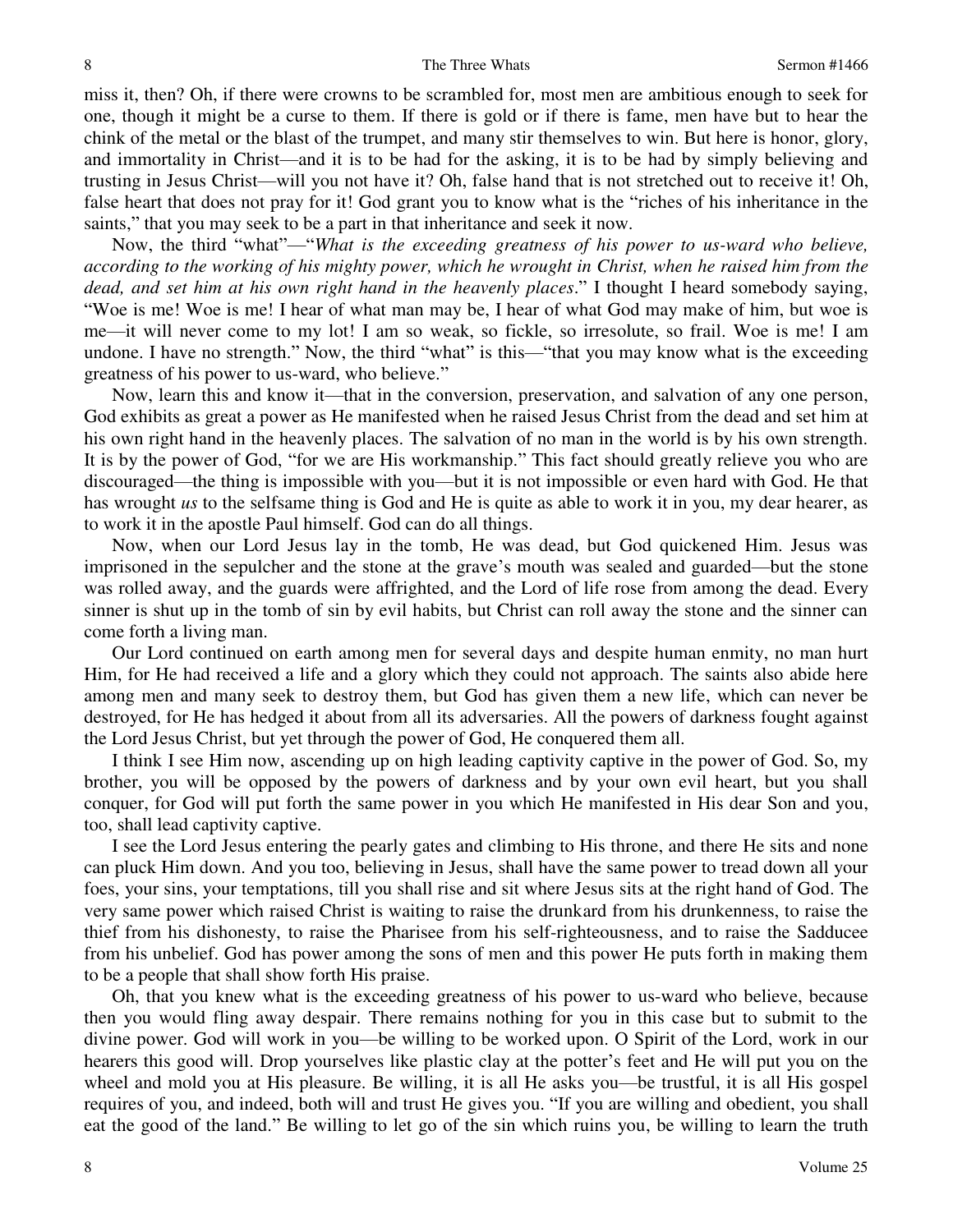which will renew you. Be willing to sit at Jesus' feet, be willing to accept a finished salvation at His hands, and all the power that is wanted to lift you from this place to the starry gates of heaven is waiting to be shed upon you. God give you to know this and so to rest in Jesus and be saved.

**II.** The last word is to be upon the second head—WHY WE WISH YOU TO SEE AND KNOW ALL THIS.

 I have in effect been all along enforcing this second head as the sermon has progressed and so I shall not need to detain you many minutes, except with a practical recapitulation.

 We want you to know *the hope of His calling* that you may not neglect it, nor set anything in competition with it. I tried, as my poor words enabled me, to tell you what a hope the calling of God gives the Christian. I charge you, do not let it go. I shall probably never meet the most of you again and if any shall say to you afterwards, "Well, what said the man?" I would like you to be compelled to say, "He said this—that there is a future before us of such glory that he charged us not to lose it. There are the possibilities of such an intense delight forever and ever that he besought us to ensure that delight by accepting Christ and His way of salvation."

Next we want you to believe *the riches of the glory of his inheritance in the saints*, that you may see where your hope lies. Your hope lies in not being your own any more, but in being the Lord's, and so realizing "the riches of the glory of God's inheritance in the saints." The saints belong to their Lord your salvation will be found in experientially knowing that you are not your own, because you are bought with a price—yea, in admitting at this moment that your honor and happiness is found in being the Lord's. If you are your own, you will spend yourself and be ruined, but if you are Christ's—He will take care of you.

 Oh, if I thought that I had a hair of this head that belonged to only myself, I would tear it out. But to be owned by Jesus altogether—spirit, soul, and body—to be Christ's man in the entireness of my being, this, is glory, immortality, and eternal life. Be your own and you will be lost. Be Christ's and you are saved.

 The closing thought is this. We want you to know *the exceeding greatness of God's power* that you may not doubt or despond or despair, but come now and cast yourselves upon the incarnate God, and let Him save you. Yield yourselves unto Him that the great glory of his power may be manifest in you as in the rest of His people.

 I am loth that you should go until you have really hidden these things in your hearts to ponder them in after days. I set bread before you—do not merely look at it, but eat a portion now and carry the rest home to eat in secret. Our preaching is often too much like a fiddler's playing. People come to see how it is done and then they pass round the question, "What think you of him?"

 Now, I do not care two straws what you think of *me*, but I do care a whole world what you think of Christ and of yourselves, and of your future state. I pray you forget the way in which I put things, for that may be very blundering and faulty. But if there be anything in the things themselves, consider them with care. If you judge the Bible to be a fraud and that there is no heaven to be had, then go—sport and laugh as you please—for you will only act consistently with your erroneous imagination.

 But if you believe God's Word to be true and that there is a glorious hope connected with the Christian's high calling, then in the name of prudence and common sense, why do you not seek it? Give no sleep to your eyes nor slumber to your eyelids till you find it. I ask the Lord's people here present and I know that there are many such in the audience tonight, to pray that this appeal may have an effect upon many in this great crowd—that they may seek the Lord at once with full purpose of heart. O Spirit of God, work it, for Jesus Christ's sake. Amen.

### **PORTION OF SCRIPTURE READ BEFORE SERMON—EPHESIANS 1 and 2:1 HYMNS FROM "OUR OWN HYMN BOOK"—176, 757, 728.**